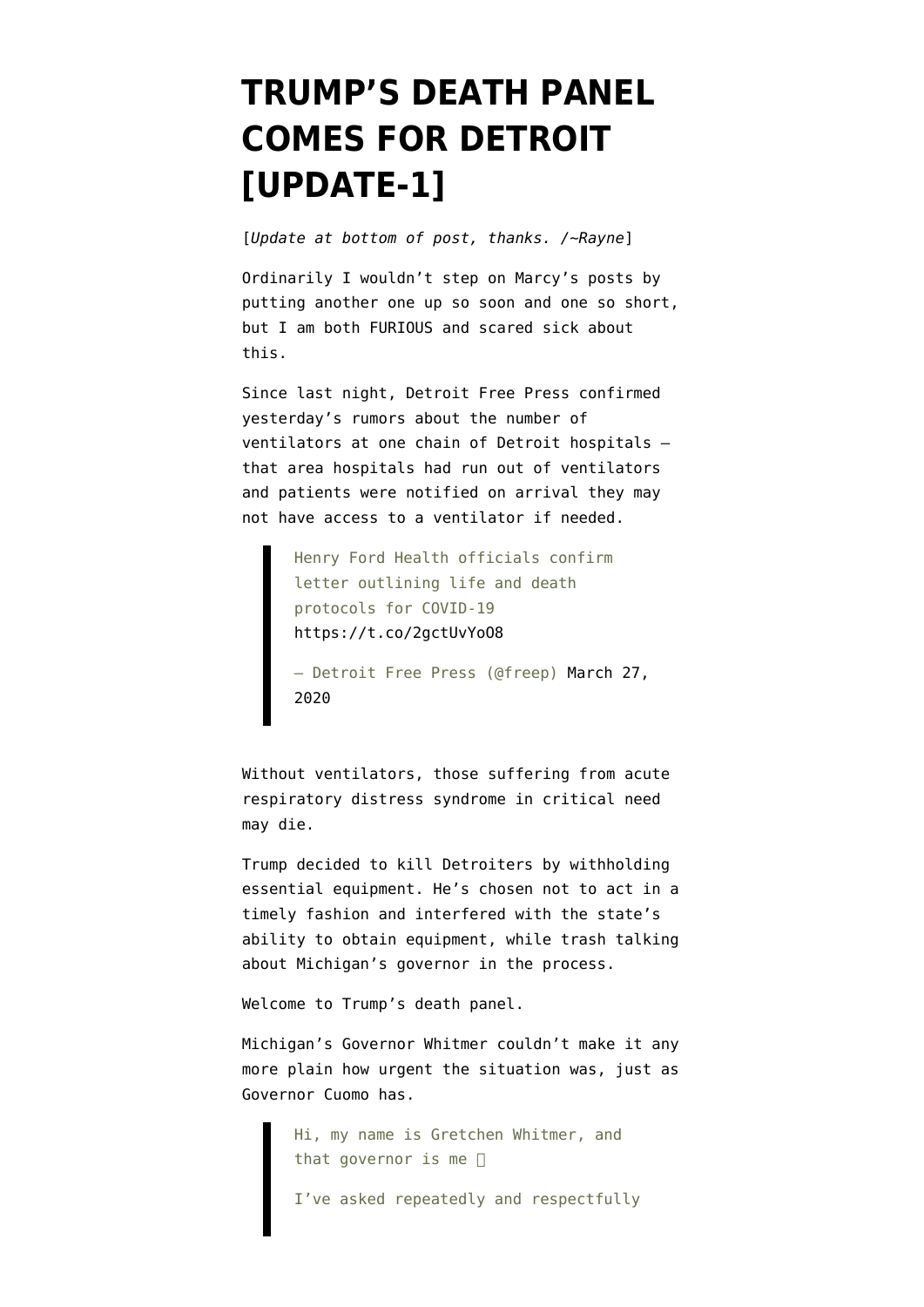for help. We need it. No more political attacks, just PPEs, ventilators, N95 masks, test kits. You said you stand with Michigan — prove it. <https://t.co/FtWlTLZdqW>

— Governor Gretchen Whitmer (@GovWhitmer) [March 27, 2020](https://twitter.com/GovWhitmer/status/1243362096118521856?ref_src=twsrc%5Etfw)

Trump's gross negligence isn't hurting just black Detroiters, either — yeah, I went there, you know damned well Trump doesn't care about the woman who is our governor or the black people who are the majority in Detroit.

Trump is hurting rural white Michiganders in areas that voted for him in 2016.

> Heading in for my night shift in the ER here in [#Michigan](https://twitter.com/hashtag/Michigan?src=hash&ref_src=twsrc%5Etfw) and while [@realDonaldTrump](https://twitter.com/realDonaldTrump?ref_src=twsrc%5Etfw) is attacking [@GovWhitmer](https://twitter.com/GovWhitmer?ref_src=twsrc%5Etfw) on cable news, I'm still using 1 paper mask/shift because Trump won't use the [#DPANow](https://twitter.com/hashtag/DPANow?src=hash&ref_src=twsrc%5Etfw) to get me [#PPE.](https://twitter.com/hashtag/PPE?src=hash&ref_src=twsrc%5Etfw) Still not enough tests. [#NeveraHoax](https://twitter.com/hashtag/NeveraHoax?src=hash&ref_src=twsrc%5Etfw) [pic.twitter.com/HhYWWpdd5k](https://t.co/HhYWWpdd5k)

— Dr. Rob Davidson (@DrRobDavidson) [March 27, 2020](https://twitter.com/DrRobDavidson/status/1243361409808781312?ref_src=twsrc%5Etfw)

If this is how he's setting out to win swing states, I hate to see what more harm he'll cause to solidly blue states.

UPDATE  $-1:10$  P.M. ET  $-$ 

You need to [watch this video](https://www.instagram.com/tv/B-GX-D1DKJ_/) produced by an ER nurse in Oakland County, Michigan. The county straddles four congressional districts, two of which recently flipped blue. This is where white flight settled pre-2000, leaving Detroit behind.

They don't even have acetaminophen to give patients when they put the ventilator tube down their throats — assuming they still have ventilators right now.